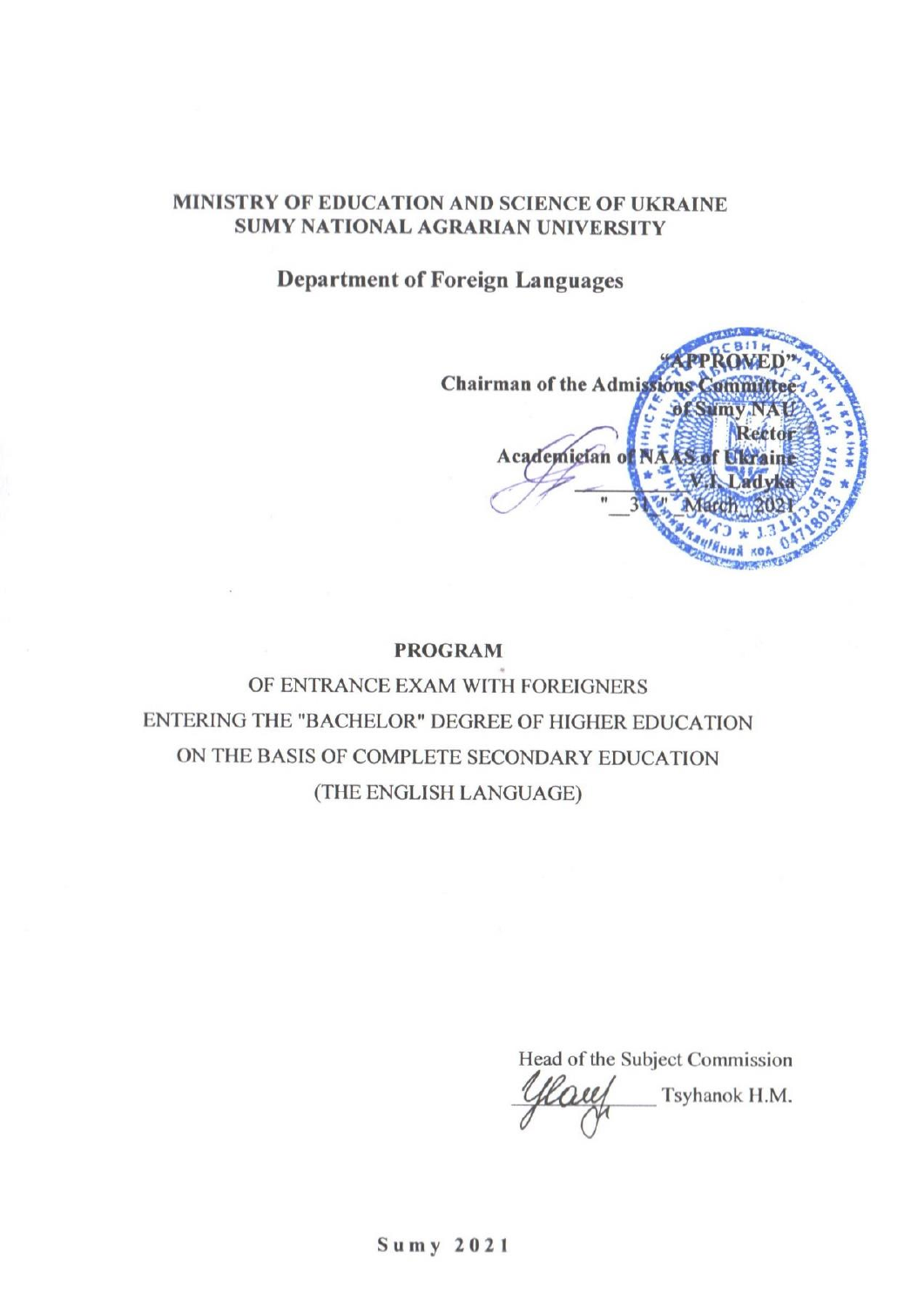Program of entrance exam in the English language with foreigners entering the "Bachelor" degree of higher education on the basis of complete secondary education.

#### The project team consists of:

PhD in Philology, Senior Lecturer, Department of Foreign Languages

H. M. Tsyhanok

PhD in Education, Associate Professor, Department of Foreign Languages

Y. M. Lushchyk

Senior Lecturer, Department of Foreign Languages

L.V. Pikulytska

**Executive Secretary** of the Admissions Committee

 $\overline{z}$ 

#### V.O. Serhiienko

The Program was approved by the Academic Council of the Faculty of Biology and Technology "  $2021$  (Minutes No.  $\qquad)$ 

Chairman of the Academic Council of the Faculty of Biology and Technology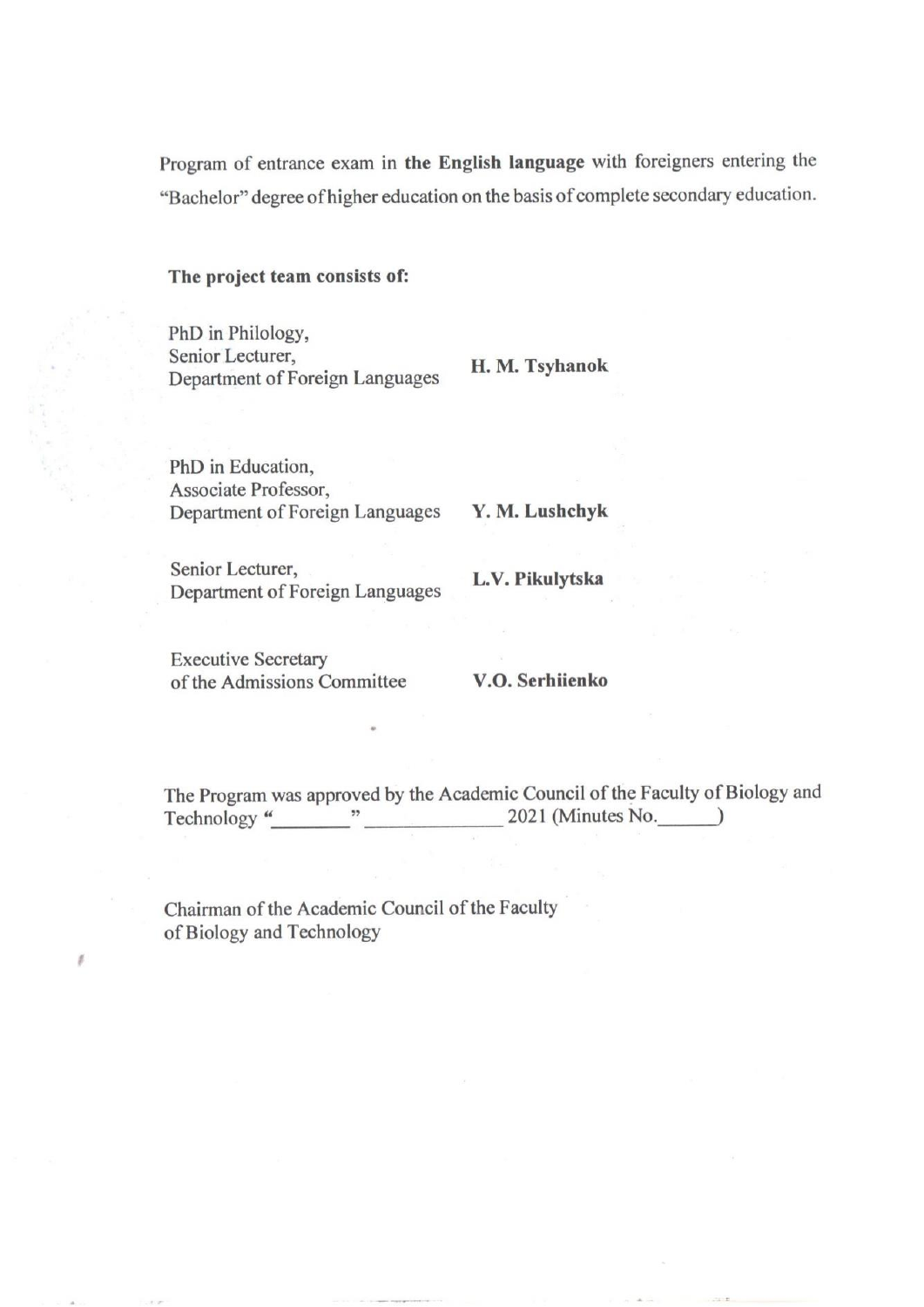#### **CONTENT**

Introduction.

General characteristics of the components of the test.

- Areas of communication and topics of texts for reading and language using.
- Grammar inventory.

Evaluation criteria.

Recommended Books

Sample of entrance tasks.

Recommended Books

#### **PROGRAM**

of entrance exam in **the English language** with foreigners entering the "Bachelor" degree of higher education on the basis of complete secondary education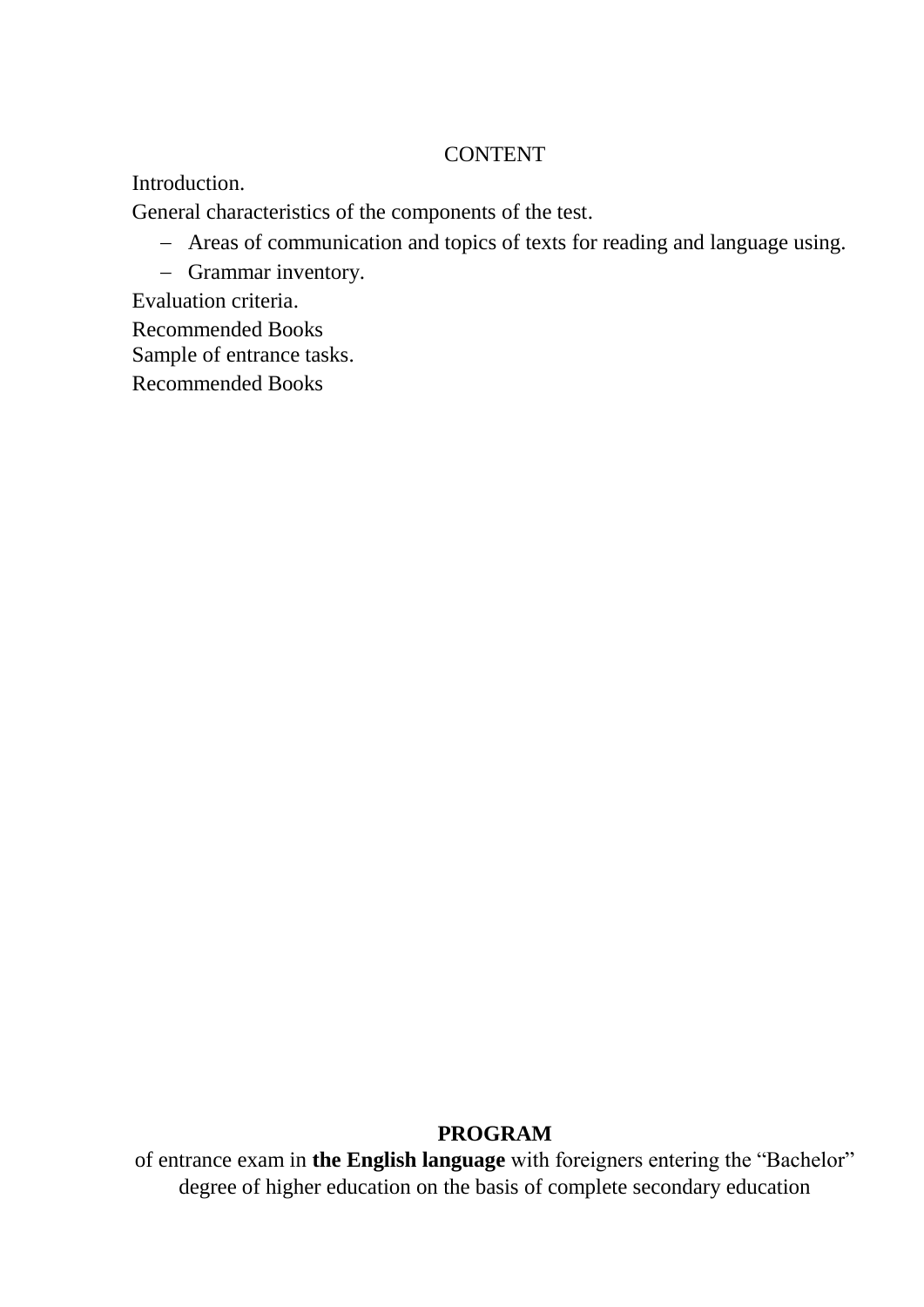### **I. INTRODUCTION**

The Program is developed considering the Common European Framework of Reference for Languages (CEFR) (level B1-B2). The content of tasks for quality control of the formation of foreign language communicative competence is unified by types and forms of tasks. The Program takes into account the peculiarities of the English language.

The objects of assessment are speech competence in **reading**, as well as language **lexical and grammatical competences**. The content of test tasks is based on authentic samples of literary speech adopted in English-speaking countries, under the areas of communication and topics of texts defined by this Program.

# **PARTICIPANTS OF THE ENTRANCE EXAM**

The entrance exam in a foreign language is attended by persons who wish to enter the study for a bachelor's degree on the basis of complete secondary education (hereinafter – candidates).

# **PURPOSE OF THE ENTRANCE EXAM**

Determine the learning outcomes of candidates in the English language on a scale of 200 points based on the number of points they scored for the tasks of the subject test in English.

# **II. GENERAL CHARACTERISTICS OF THE COMPONENTS OF THE TEST**

# **Part I. READING**

**The aim** is to identify the level of candidates' skills to read and understand authentic texts for a certain time.

Tasks to determine the level of foreign language competence in reading are focused on different strategies: with an understanding of general information (skim reading), complete information (reading for detailed comprehension), and the search for specific information (scanning reading).

Authentic texts from printed periodicals, online publications, reference and advertising booklets, fiction are used to create test tasks.

Texts for skim reading can contain up to 5% of unfamiliar words, and for comprehension and scanning reading  $-$  up to 3%, the meaning of which can be guessed from the context by word-forming elements and consonance with the native language (words-internationalism).

The total volume of texts is up to 2,500 words.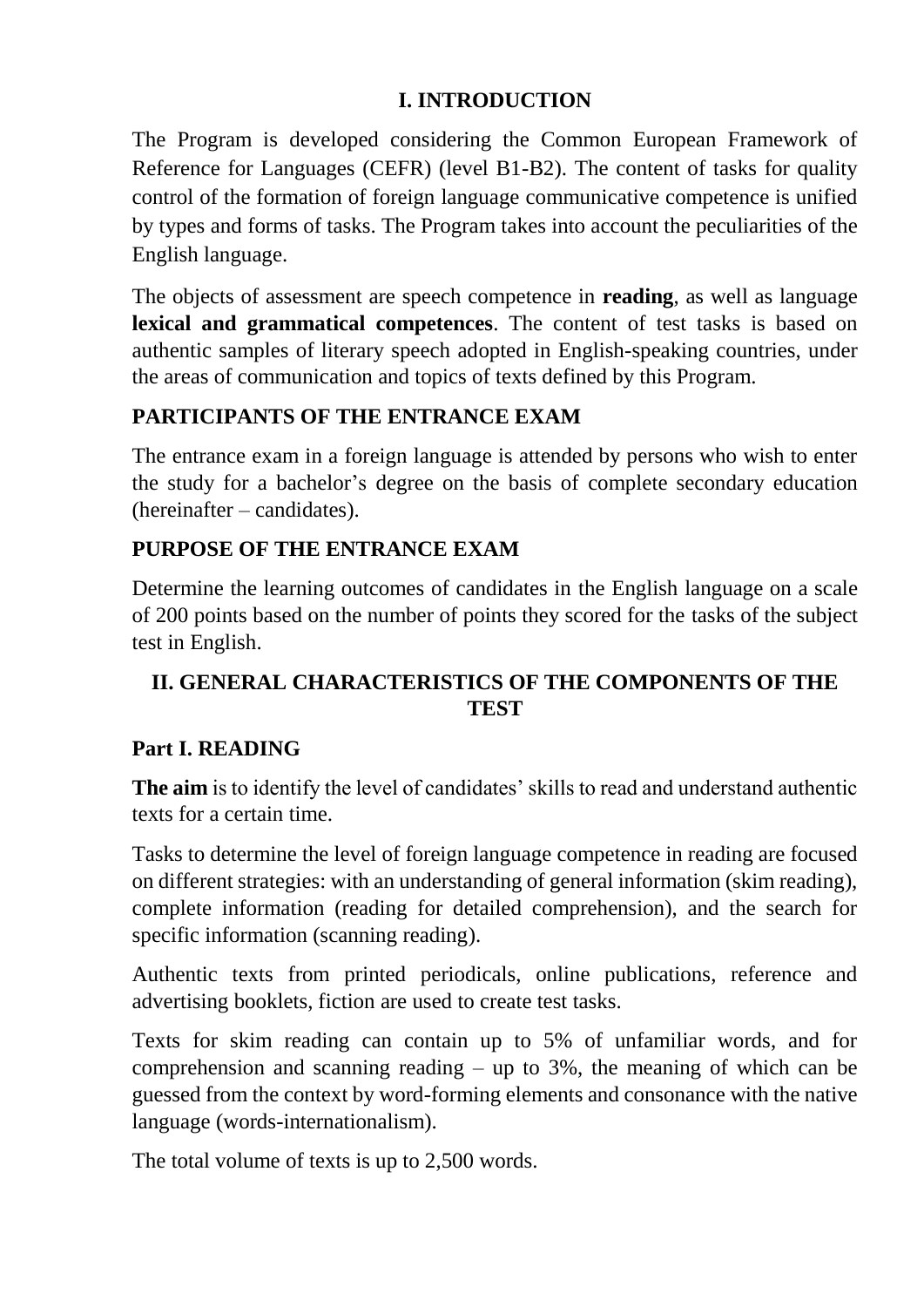Subject tests assess the ability of candidates to understand the read text, highlight key information, summarize the content of what is read, draw conclusions based on what is read.

The candidate is able to:

- read the text and determine its purpose, idea;
- read (with comprehensive understanding) texts based on familiar language material;
- read and extract the necessary details from texts of different types and genres;
- differentiate between basic facts and secondary information;
- distinguish between factual information and impressions;
- understand the views of the authors of the texts;
- work with texts of different genres;
- scan a text or a series of texts to find the necessary information to perform a particular task;
- determine the structure of the text and recognize the logical connections between its parts;
- establish the meaning of unfamiliar words based on a guess, similarity with the native language, explanations in the comment.

# **Part II. USE OF LANGUAGE**

**The aim** is to identify the level of formation of speech and language grammatical and lexical competencies of candidates.

#### **The candidate is able to:**

- analyze and compare information;
- use lexical units and grammatical structures correctly;
- establish logical connections between parts of the text.

The lexical minimum of the applicant is 2,500 units under the areas of communication and topics of the texts defined by this Program.

# **AREAS OF COMMUNICATION AND TOPICS OF TEXTS FOR READING AND LANGUAGE USING**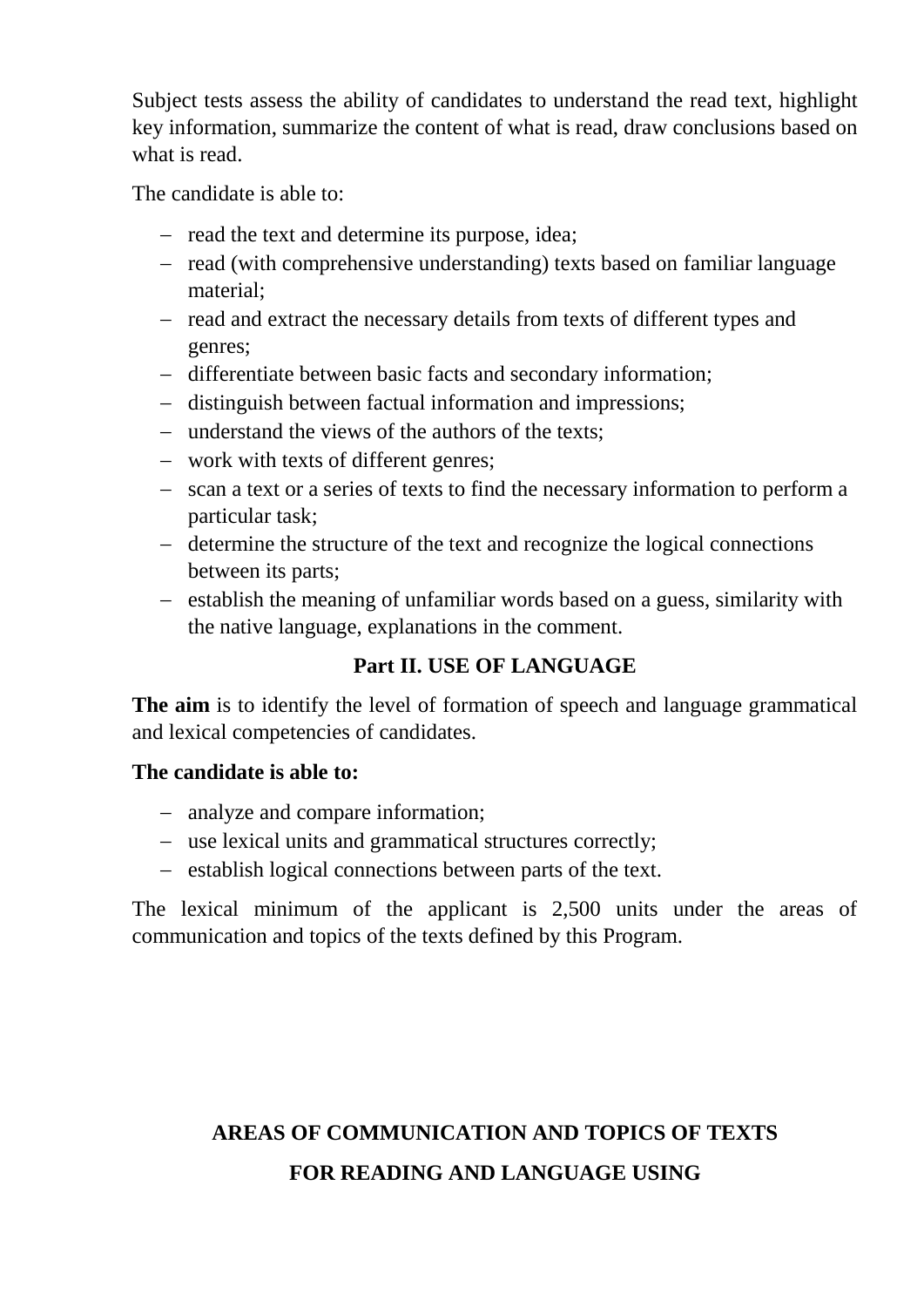#### **I. Personal sphere**

- Everyday life and its problems.
- Family. Family relations.
- Human character.
- Apartment.
- Daily routine.
- Healthy lifestyle.
- Friendship, love.
- Relationships with peers, in the team.
- The world of hobbies.
- Leisure, recreation.
- Personal priorities.
- Plans for the future, choosing a profession.

#### **II. Public sphere**

- Weather. Nature. Environment.
- Life in English-speaking countries.
- Travel, excursions.
- Culture and art in Ukraine and English-speaking countries.
- Sports in Ukraine and English-speaking countries.
- Literature in Ukraine and English-speaking countries.
- Mass media.
- Youth and the modern world.
- Man and the environment.
- Clothing.
- Shopping.
- Food and meals.
- Scientific and technological progress, outstanding scientists.
- Ukraine in the world community.
- Holidays, anniversaries, events in Ukraine and English-speaking countries
- Traditions and customs in Ukraine and English-speaking countries.
- Outstanding personalities of history and culture of Ukraine and Englishspeaking countries
- Significant objects of the historical and cultural heritage of Ukraine and English-speaking countries.
- Museums, exhibitions.
- Painting, music.
- Cinema, television, theater.
- Responsibilities and human rights.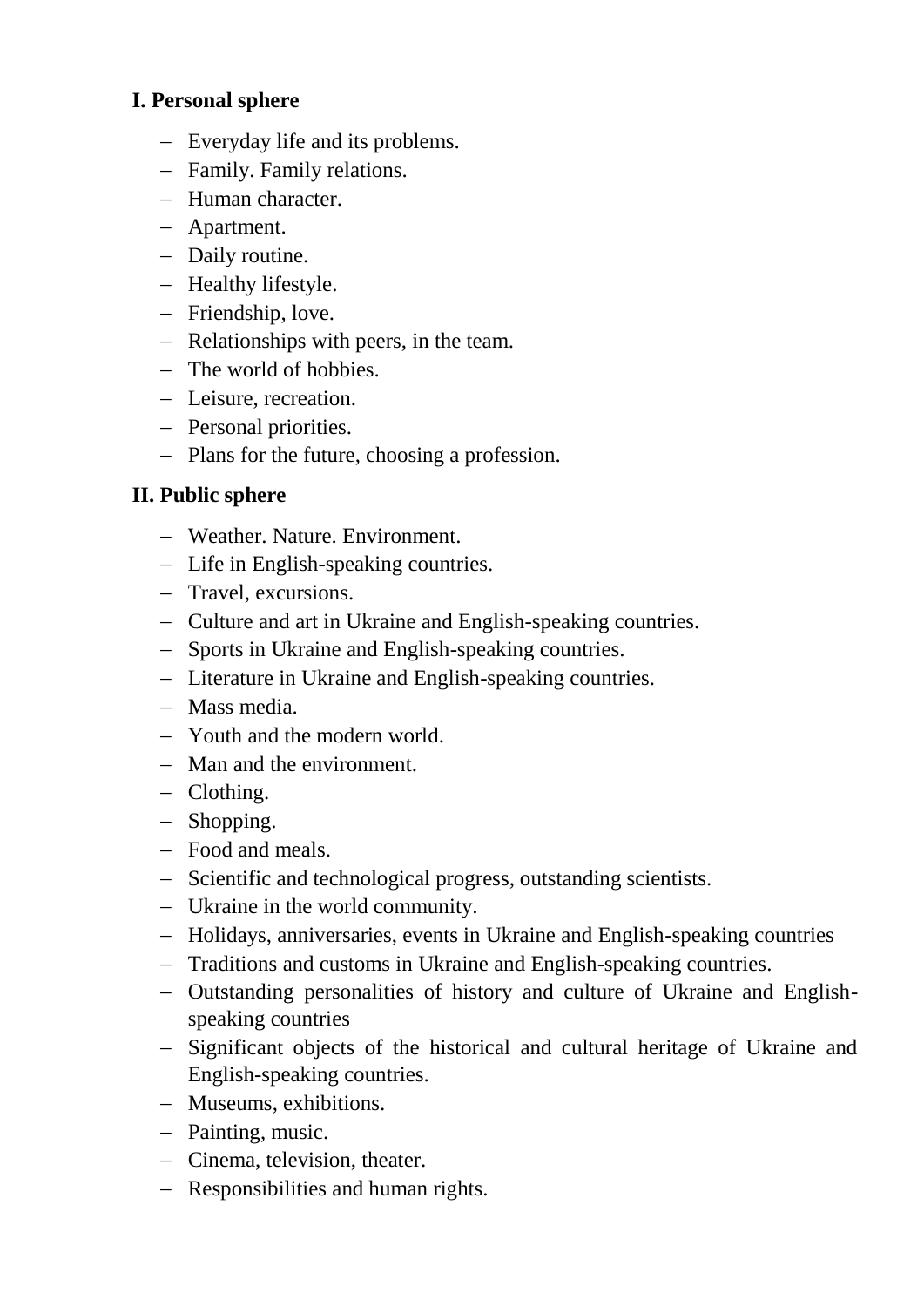- International organizations, international movement.

### **III. Educational sphere**

- Education, training, upbringing.
- Student life.
- The education system in Ukraine and English-speaking countries.
- Work and profession.
- Foreign languages in human life.

# **GRAMMAR INVENTORY**

- 1. The structure of the sentence in English. Declarative, interrogative, negative sentences. Types of interrogative sentences.
- 2. The verb. Auxiliary, linking and main (notional) verbs.
- 3. The mood (the indicative, the subjunctive and the imperative). The use of tenses.
- 4. The active voice and the passive voice. The use of the passive voice. The sequence of tenses.
- 5. Non-finite forms of the verbs. The participle: forms, functions and use. The infinitive: forms, functions and use. The gerund: forms, functions and use.
- 6. Modal verbs and their equivalents.
- 7. The subjunctive mood. Emphatic constructions.
- 8. The functions of the verbs: to be, to do, will, should, would. Functions of verbs ending in -ing, -ed.
- 9. The noun. The formation of the plural. The possessive case.
- 10.The article.
- 11.The pronoun (general information). Personal, possessive and demonstrative pronouns. Indefinite pronouns some, any and negative pronoun no. Quantitative pronouns many, much, few, little. The indefinite-personal pronoun one. Three functions of one. And reflexive/emphatic pronouns.
- 12.The adjective. The adverb. Degrees of comparison.
- 13.The numeral. Cardinal and ordinal numerals. Fractions. Reading formulas, chronological dates. Identifying times.
- 14.Preposition. Kinds of prepositions.
- 15.Conjunction. Kinds of conjunctions.
- 16.Sentence. Simple sentences. Composite sentences. Impersonal sentences. Conditional sentences (0, I, II, III types).
- 17.Word formation.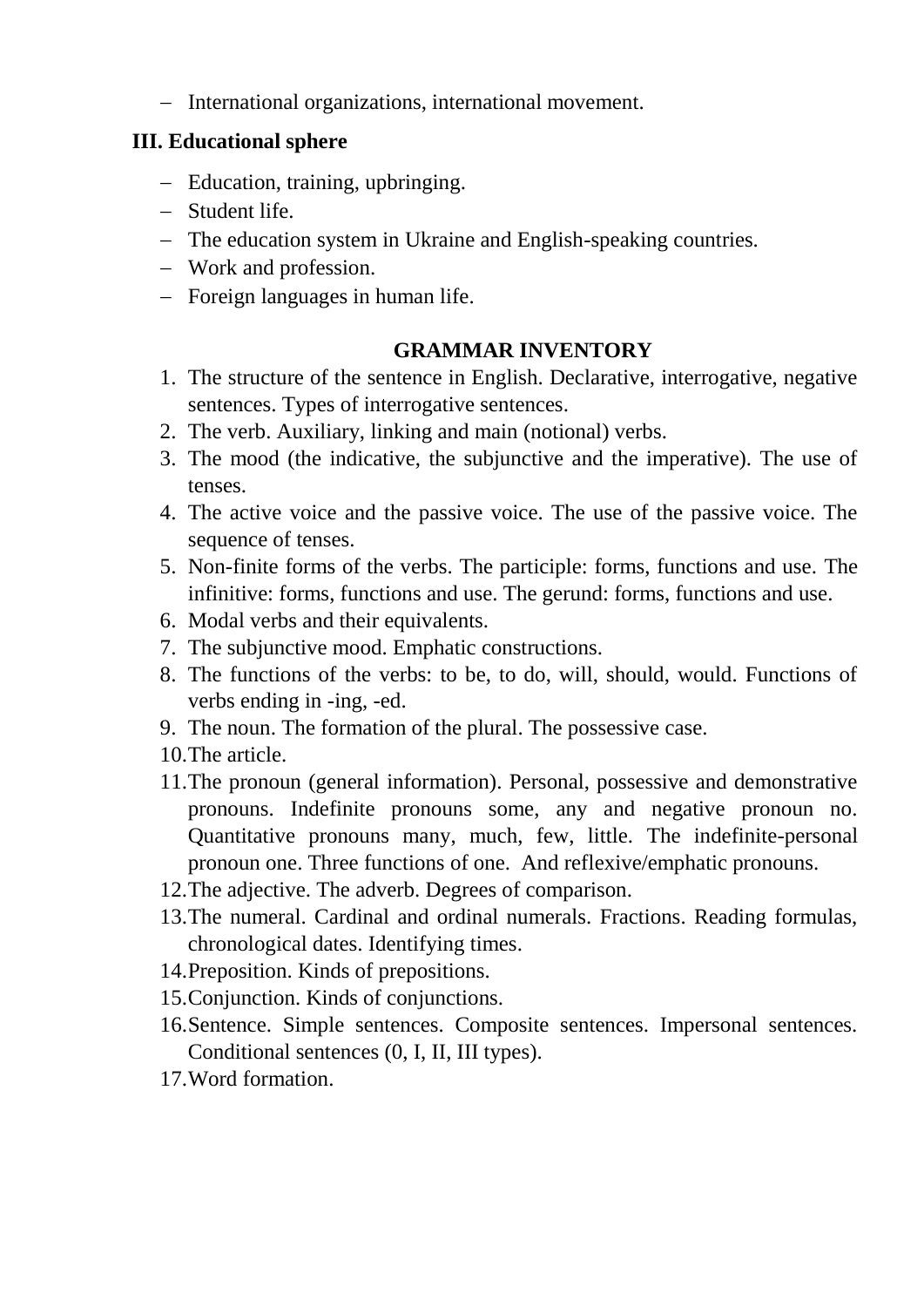# **EVALUATION CRITERIA**

of performance of tasks of the entrance exam in the English language with foreigners entering the "bachelor" degree of higher education on the basis of complete secondary education

The developed tasks of the entrance exam in English with foreigners provide for checking the formation of foreign-language communicative competence of students who enter the bachelor's program and are offered to entrants in the form of lexical and grammatical texts.

# **The scale of evaluation of written speech (0 - 200)**

# *Scale for evaluating the results of task № 1 (0-40)*

 The number of questions in this task is 5, the number of points is 40, i.e. the value of the correct answer to each question is 8 points;

# *Scale for evaluating the results of task № 2 (0-40)*

 The number of questions in this task is 5, the number of points is 40, i.e. the value of the correct answer to each question is 8 points.

# *Scale for evaluating the results of task № 3 (0-120)*

 The number of questions in this task is 15, the number of points is 120, i.e. the value of the correct answer to each question is 8 points.

The final results of the entrance bachelor's exam are determined using the assessment system used in SNAU, with their mandatory transfer to the national scale of academic performance in the following order:

| The number of correct answers | <b>Rating scale SNAU</b> | <b>Rating national scale</b> |
|-------------------------------|--------------------------|------------------------------|
| $23 - 25$                     | 184-200                  | Excellent (5)                |
| $19 - 22$                     | 152-176                  | Good $(4)$                   |
| $13 - 18$                     | 104-144                  | Satisfactory (3)             |
| $0-12$                        | $0 - 96$                 | Unsatisfactory (2)           |

#### **Rating scale: SNAU and national (from 0 to 200 points)**

Samples of English texts are attached.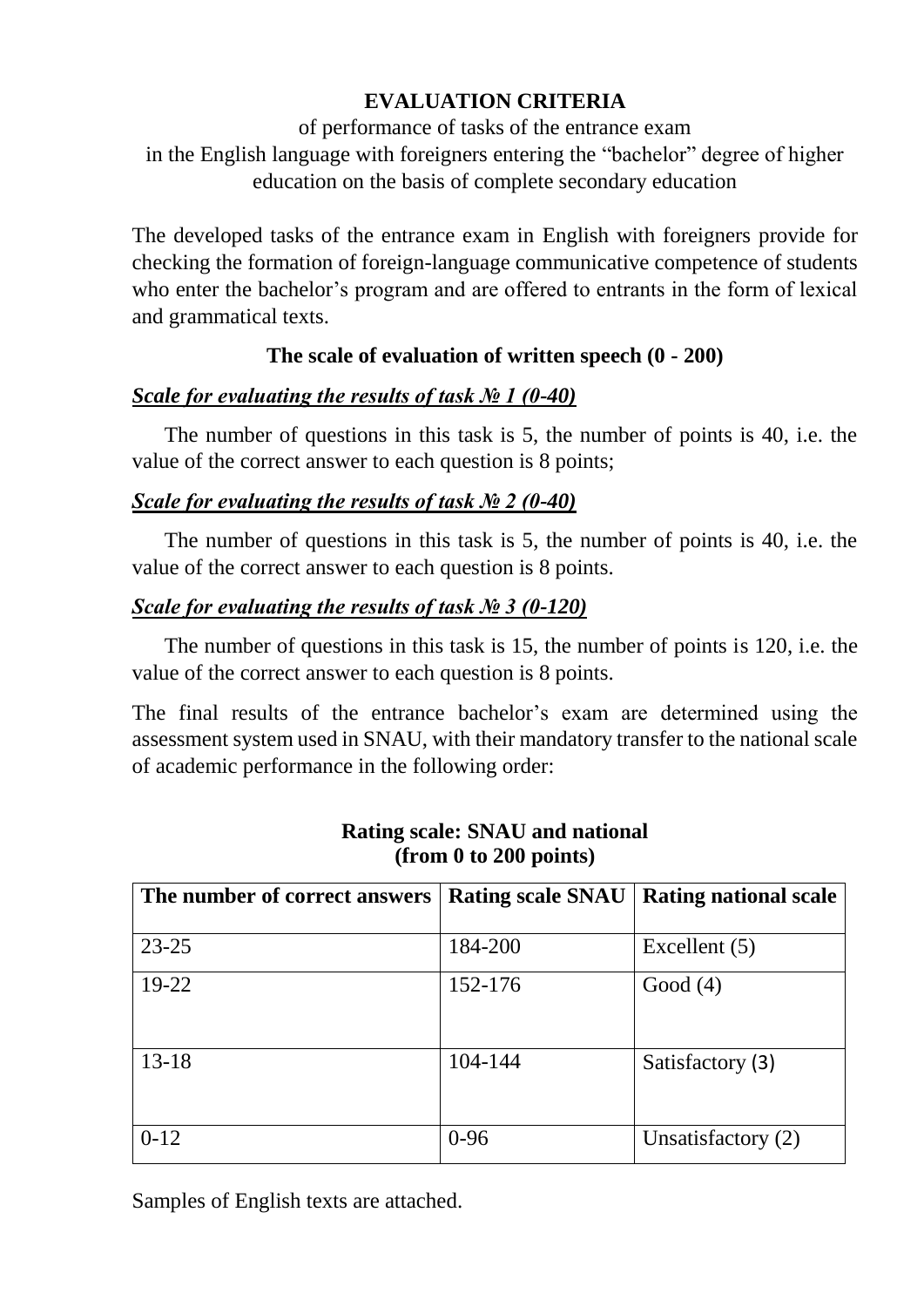#### **Sample of entrance tasks**

#### **І. Reading Comprehension Test.**

# **This text is followed by 5 multiple-choice questions. For each task choose the best possible answer from A, B, C or D and circle the letter of your choice. THE CLIMATE OF THE UK**

The climate in the UK is generally mild and temperate due to the influence of the Gulf Stream. The southwestern winds carry the warmth and moisture into Britain.

The weather is so changeable that the English often say that they have no climate but only weather. As the weather changes with the wind, and Britain is visited by winds from different parts of the world, the most characteristic feature of Britain's weather is its variability.

Rainfall is more or less even throughout the year. In the mountains there is heavier rainfall than in the plains of the south and east. The driest period is from March to June and the wettest months are from October to January. It seldom snows heavily in winter, frost is rare. January and February are usually the coldest months, July and August are the warmest. Still the wind may bring winter cold in spring or summer days. Sometimes it brings whirlwinds or hurricanes. Droughts are rare.

So we may say that the British climate has three main features: it is mild, humid and changeable. That means that it is never too hot or too cold. Winters are extremely mild. Snow may come but it melts quickly. In winter the cold is a humid cold, not dry.

This humid and mild climate is good for plants. Trees and flowers begin to blossom early in spring.

#### **1. How can you in general describe the climate of the UK?**

a) snowy b) warmth and moisture c) cold and severe d) mild and temperate

**2. What causes the weather's variability?**

a) the sun and stars b) the Gulf Stream and winds c) rainfall d) hurricanes

**3. What is good for plants in Britain's climate?**

a) It's mild and humid b) whirlwinds and hurricanes c) frost and winds d) changeability and variability

# **4. What is the most characteristic feature of Britain's weather?**

a) variability b) stability c) durability d) sustainability

#### **5. How often does it rain in Britain?**

a) Rainfall is more or less even throughout the year b) from March to June c) from October to January d) in winter

# **II. Read the text and find the right answer (a,b,c or d)**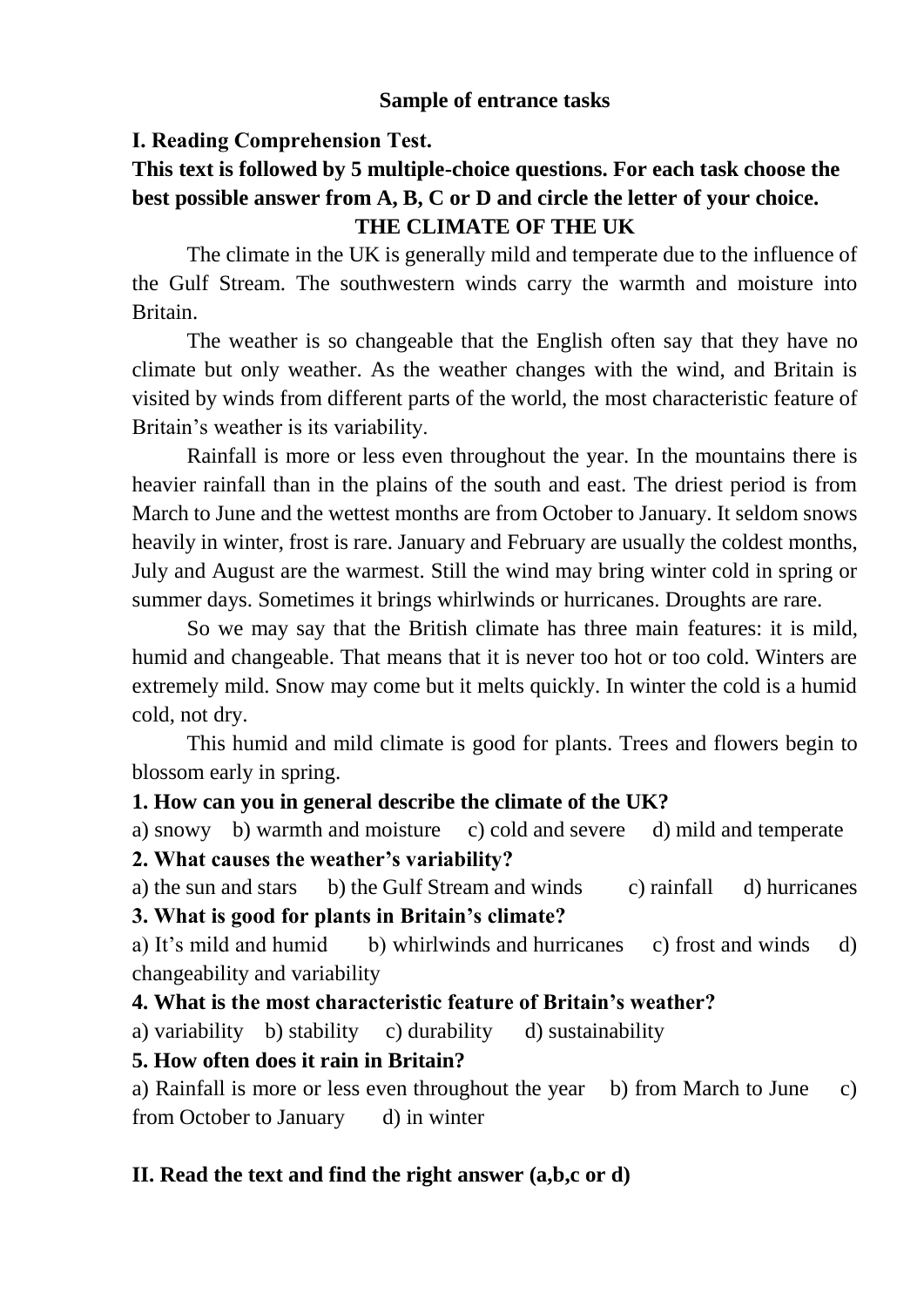A fact that draws our attention is that, according to his position in life, an extravagant man is either admired or loathed. A successful business man does nothing to increase his popularity by being prudent with his money. A person who is wealthy is expected to lead a luxurious life and to be lavish with his hospitality. If he is not so, he is considered mean, and his reputation in business may even suffer in consequence. The paradox remains that he had not been careful with his money in the first place; he would never have achieved his present wealth. Among the low income group, a different set of values exists. The young clerk, who makes his wife a present of a new dress when he has not paid his house rent, is condemned as extravagant. Carefulness with money to the point of meanness is applauded as a virtue. Nothing in his life is considered more worthy than paying his bills. The ideal wife for such a man separates her house keeping money into joyless little piles – so much for rent, for food, for the children's shoes, she is able to face the milkman with equanimity every, month satisfied with her economizing ways, and never knows the guilt of buying something she can't really afford. As for myself, I fall neither of these categories. If I have money to spare I can be extravagant, but when, as is usually the case, I am hard up and then I am the meanest man imaginable.

### **1. Which of the following would be the most appropriate title for the passage**:

- A. Being extravagant is always condemnable.
- B. The cause of poverty is extravagance.
- C. Extravagance is a part of the rich as well as of the poor.
- D. Stingy habits of the poor.

# **2. According to the passage the person, who is a successful businessman and wealthy**

- A. Is expected to have lavish lifestyle.
- B. Should not bother about popularity.
- C. Is more popular if he appears to be wasting away his time.
- D. Must be extravagant before achieving success.

# **3. The phrase 'lavish with his hospitality' in the third sentence of the first paragraph means**

- A. Thoughtful in spending only on guests and strangers.
- B. Unconcerned in treating his friends and relatives.
- C. Stinginess in dealing with his relatives.
- D. Extravagance in entertaining guest.

#### **4. The word 'paradox' in the last sentence of the first paragraph means**

- A. Statement based on the popular opinion
- B. a statement that seems self-contradictory but in reality expresses a possible truth.
- C. Statement based on facts
- D. A word that brings out the hidden meaning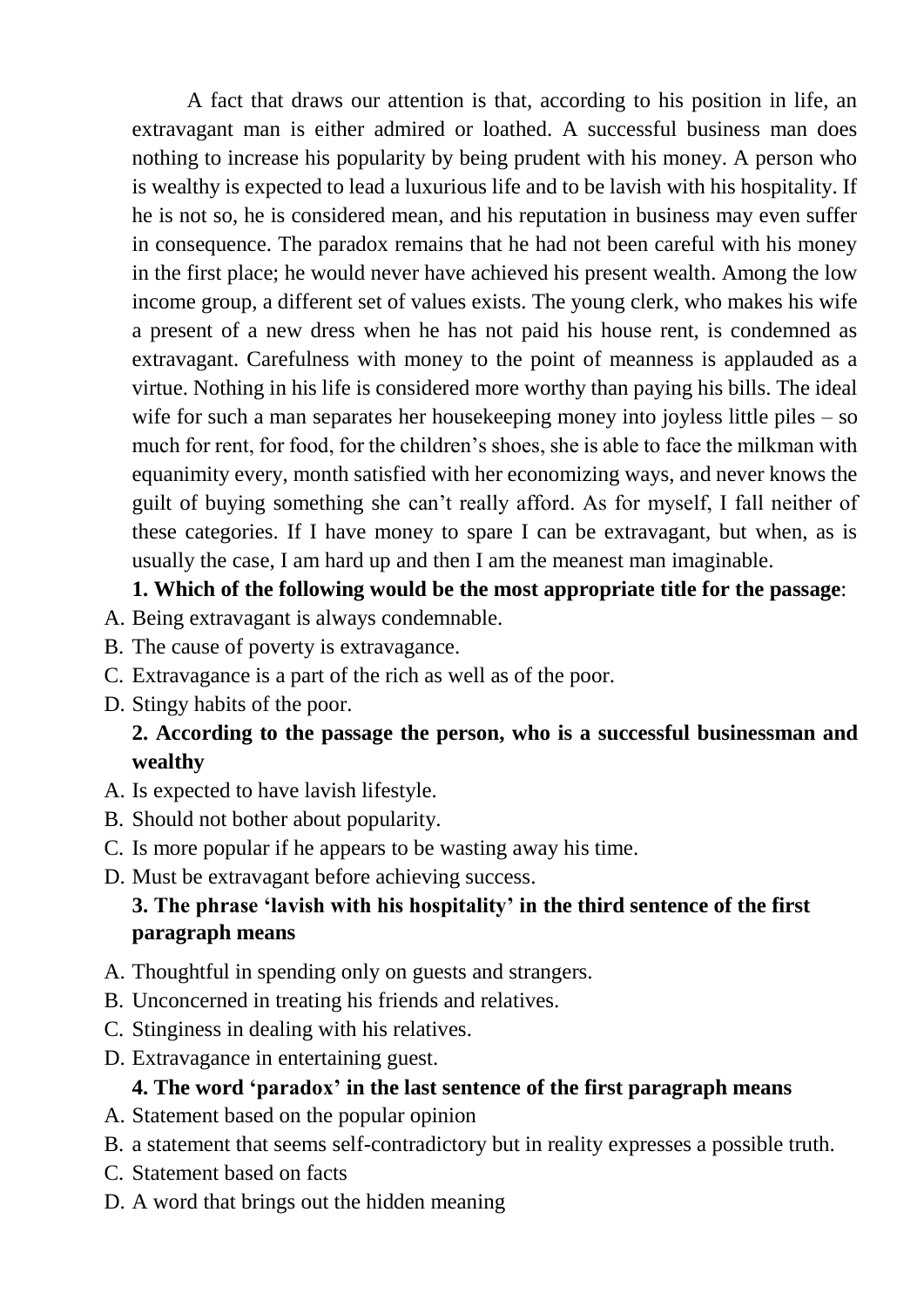# **5. What is the meaning of the word "equanimity"?**

- A. Calmness
- B. Discomposure
- C. Equivocal
- D. Dubious

# **III. Read and complete the sentences below. For each of the empty space choose the correct answer (A, B, C, D) and circle the letter of your choice.**

| 1. These  are very kind.    |                                              |                                                         |                 |
|-----------------------------|----------------------------------------------|---------------------------------------------------------|-----------------|
| a) man b) men               |                                              | c) mens                                                 | d) mans         |
| 2. Ann is  wife.            |                                              |                                                         |                 |
|                             | a) John's b) John is c) John's is            |                                                         | d) John         |
|                             | 3. We don't need  eggs. Just half a dozen.   |                                                         |                 |
|                             | a) a little b) many c) much                  |                                                         | d) a few        |
|                             | 4. There  a lot of books on the shelf.       |                                                         |                 |
| a) am                       | b) be                                        | $c)$ is                                                 | d) are          |
|                             |                                              | 5. The man  when somebody knocked at the door.          |                 |
|                             | a) was reading b) read c) has read           |                                                         | d) reads        |
|                             | 6. She  traveled to most parts of the world. |                                                         |                 |
| a) have                     | $b)$ is                                      | c) has                                                  | d) will         |
|                             | 7. The telegram  at five o'clock yesterday.  |                                                         |                 |
|                             | a) was send b) is send c) was sent           |                                                         | d) will be sent |
|                             | 8. What  you do if you won lots of money?    |                                                         |                 |
| a) will                     |                                              | b) won't c) would d) wouldn't                           |                 |
|                             |                                              | 9. If you were a good girl, I  buy you some chocolate.  |                 |
| a) will                     |                                              | b) won't c) would d) wouldn't                           |                 |
|                             |                                              | 10. They  have missed the last bus if they had hurried. |                 |
|                             |                                              | a) shan't b) won't c) shouldn't d) wouldn't             |                 |
| 11. Hello, what  your name? |                                              |                                                         |                 |
| $a)$ is                     | b) are                                       | $c)$ am                                                 | d) be           |
| 12. No one can find Nick    |                                              |                                                         |                 |
|                             |                                              | a) somewhere b) anywhere c) nowhere d) everywhere       |                 |
|                             | 13. "What is ?" - "She is a bank manager."   |                                                         |                 |
| a) his job b)she job        |                                              | c) he job                                               | d) her job      |
| 14. You are  me.            |                                              |                                                         |                 |
| a) older b) oldest          |                                              | c) older than                                           | d) older then   |
| 15. She  a uniform.         |                                              |                                                         |                 |
| a) wear                     | b) to wear                                   | c) wearing                                              | d) wear         |